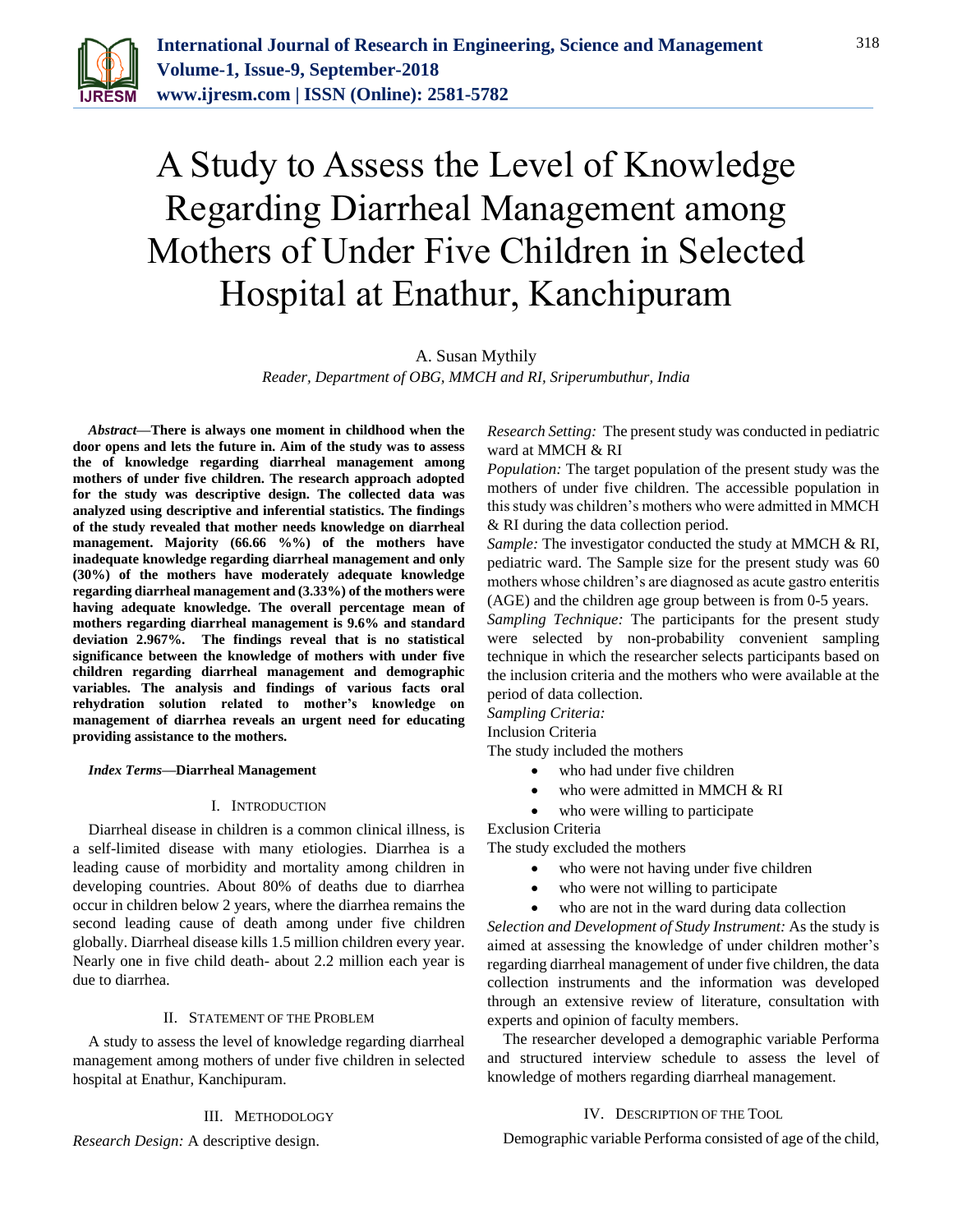

gender, number of children, income of the family, educational status, occupation, type of family, type of house and source of information obtained regarding diarrheal management.

Deals with structured questionnaire to assess the level of knowledge regarding diarrheal management among mothers of under five children.

- The structured interview schedule was prepared carefully considering the language, clarity, organization and sequence of items .The questions were selected and four options were given below the each question.
- The structured questionnaire consisted of 25 multiple choice questions on knowledge regarding diarrheal management each question had four options which included the right answer .the participants were free to choose any options for each question every correct answer was assigned a score of '1' and wrong answers a score of '0' .The total score of structured interview schedule was 25 .the knowledge score were classified into 3 levels.

# *A. Scoring Technique*

The level of knowledge among mothers of under five children is categorized as follows, TABLE I

| TABLE I                   |            |                    |  |  |
|---------------------------|------------|--------------------|--|--|
| <b>LEVEL OF KNOWLEDGE</b> |            |                    |  |  |
| Score                     | Percentage | Level of knowledge |  |  |
| $<$ 10                    | < 50%      | Inadequate         |  |  |
| $10-17$                   | 51-75%     | Moderately         |  |  |
| 18-25                     | $>76\%$    | adequate           |  |  |
|                           |            | Adequate           |  |  |

#### *B. Data Collection Method*

Collecting the data from one person to other person is called as data collection. Method of data collection is structured interview schedule using a structured questionnaire method.

## *C. Data Analysis*

Data was analyzed using descriptive and inferential statistics. Data analysis includes chi-square test,'t' test , mean and standard deviation.

#### V. RESULTS

TABLE II FREQUENCY AND PERCENTAGE DISTRIBUTION OF LEVEL OF KNOWLEDGE OF MOTHERS OF UNDER FIVE CHILDREN REGARDING DIARRHEAL  $M$ ANAGEMENT  $(N=60)$ 

| Level of knowledge               |    |        |  |  |
|----------------------------------|----|--------|--|--|
| Inadequate $<$ 50                | 40 | 66.66% |  |  |
| Moderately adequate $\geq 51-75$ | 18 | 30%    |  |  |
| Adequate $\geq 76-100$           |    | 3.33%  |  |  |

The above Table depicts that majority 66.66%% of the mothers have inadequate knowledge regarding diarrheal management and only 30% of the mothers have moderately adequate knowledge regarding diarrheal management and 3.33% of the mothers were having adequate knowledge.

The majority 66.66%% of the mothers have inadequate knowledge regarding diarrheal management and only 30% of

the mothers have moderately adequate knowledge regarding diarrheal management and 3.33% of the mothers were having adequate knowledge.

TABLE III COMPARISON OF MEAN AND STANDARD DEVIATION OF KNOWLEDGE SCORES OF MOTHERS OF UNDER FIVE CHILDREN REGARDING DIARRHEAL MANAGEMENT

| Group                                                                | knowledge |       |  |  |
|----------------------------------------------------------------------|-----------|-------|--|--|
|                                                                      | Mean      | SD    |  |  |
| Mothers of under five children                                       | 9.6       | 2.967 |  |  |
| The mean and standard deviation of knowledge is $(M=9.6, S.D=2.967)$ |           |       |  |  |







Fig. 2. Comparison of mean and standard deviation of knowledge scores of mothers of under five children regarding diarrheal management

#### VI. DISCUSSION

Majority (66.66%) of the mothers have inadequate knowledge regarding diarrheal management and only (30%) of the mothers have moderately adequate knowledge regarding diarrheal management and (3.33%) of the mothers were having adequate knowledge. The overall percentage mean of mothers regarding diarrheal management is 9.6% and standard deviation 2.967%. The findings reveal that is no statistical significance between the knowledge of mothers with under five children regarding diarrheal management and demographic variables. The analysis and findings of various facts oral rehydration solution related to mothers knowledge on management of diarrhea reveals an urgent need for educating providing assistance to the mothers.

## VII. IMPLICATIONS

## *A. Nursing Practice*

Nursing students should develop skill in identifying the